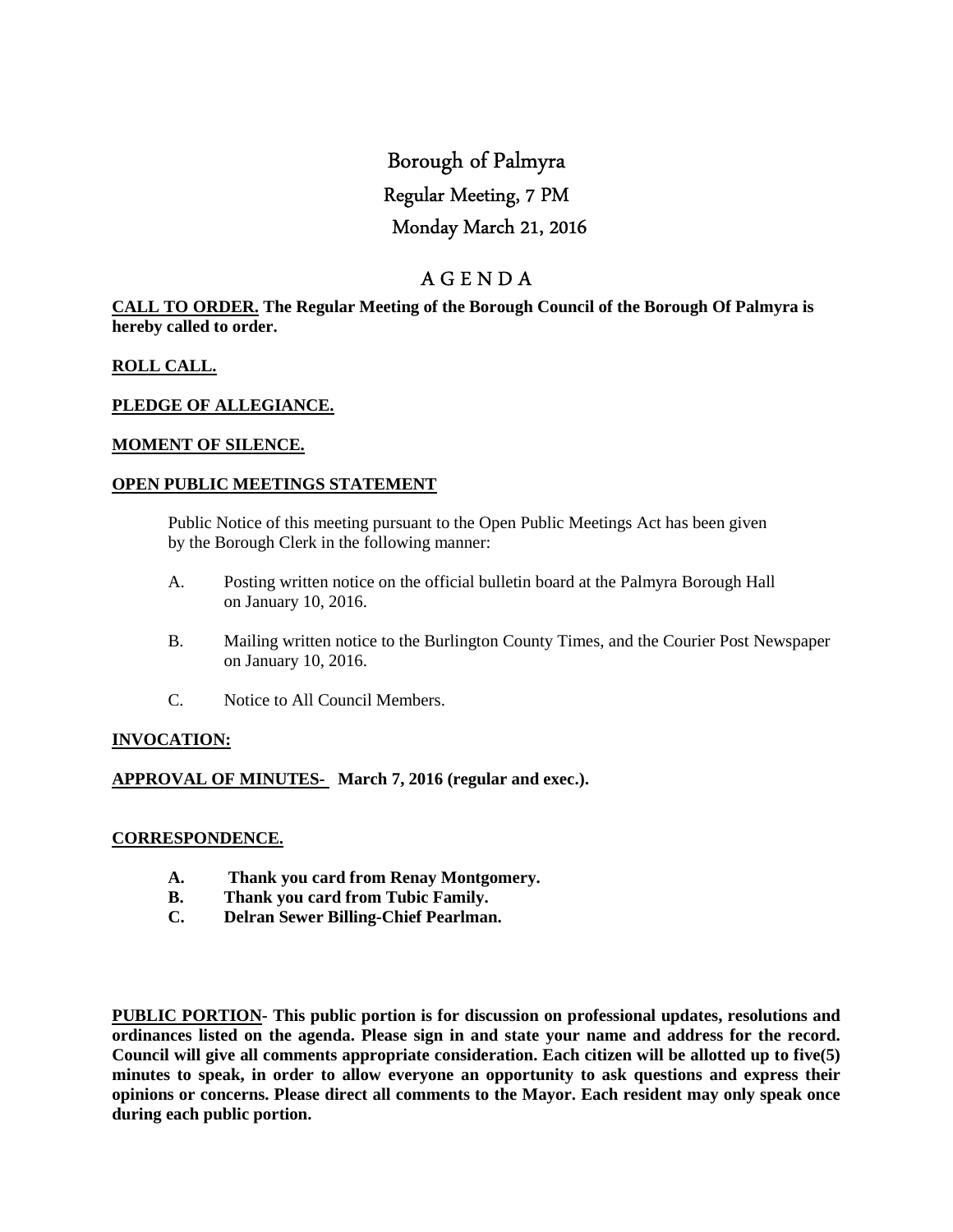**RESOLUTIONS. Consent Agenda- Resolution 2016-91-Resolution 2016-105 will be enacted as a single motion, if any resolution needs additional discussion it will be removed from the consent agenda and voted on separately.** 

- **A. Resolution 2016-91, ¸Resolution Authorizing Cancellation Of Municipal Certificate Of Sale for block 156, Lots 2, 2.01, 3.01 and 6.01.**
- **B. Resolution 2016-92, Resolution Authorizing The Tax Collector To Cancel Sewer Taxes On The Properties Listed Due To Billing Water Errors.**
- **C. Resolution 2016-93, Resolution Authorizing The Issuance Of Duplicate Tax Sale Certificates For TWR CST For EBURY Fund 2NJ LLC.**
- **D. Resolution 2016-94, Resolution Certify The Submission Of Expenditure For Taxes Paid Pursuant To P.L.2007 chapter 311, In 2015 In the Amount Of \$8,150.52(Recycling tonnage grant funds).**
- **E. Resolution 2016-95, Resolution Endorsing the Submission Of The Recycling Tonnage Grant Application.**
- **F. Resolution 2016-96, Resolution Appointing Mindie Weiner As The Community Center Scheduling Coordinator Until December 31, 2016.**
- **G. Resolution 2016-97, Resolution Awarding A Contract To Maser Consulting For The Reconstruction Of Front Brick Stairs To Borough Hall Project In The Amount Not-To-Exceed \$13,650.**
- **H. Resolution 2016-98, Resolution Re-appointing Corey Ahart As Municipal Court Judge For A Three Year Term Effective March 20, 2016 Until March 20, 2019 At His Annual Compensation Of \$17,612.93.**
- **I. Resolution 2016-99, Resolution Authorizing The Administrator To Approve Payment Of ERI's Invoices For Non-Sewer Related Engineering Services.**
- **J. Resolution 2016-100, Resolution Reappointing Tracy Kilmer As Housing Official Till April 30, 2016.**
- **K. Resolution 2016-101, Resolution Awarding Community Center Partition Wall To J.H. Williams In The Amount Of \$20,400.**
- **L. Resolution 2016-102, Resolution Extending The Due Date For 2016 First Half Sewer Charges Till April 25th .**
- **M. Resolution 2016-103, Resolution Authorizing Payment Of Bills In The Amount Of \$1,956,849.56.**
- **N. Resolution 2016-104, Resolution Authorizing Mayor Arnold To Sign The Agreement Between DEP And The Borough Of Palmyra For Grant Identifier:FS16-217 NJ Forestry Services In The Amount Of \$3,000.**
- **O. Resolution 2016-105, Resolution Of The Borough Of Palmyra Establishing The Annual Rates Of Compensation And/Or Hourly Rates Paid To Borough Employees.**
- **P. Approval of Raffle Application- The Bootiki Fund(I've Got The Scoop) fundraiser for pets.**
- **Q. Resolution 2016-106, Resolution Authorizing And Directing The Borough Of Palmyra Land Use Board To Cause A Preliminary Investigation To Be Made Pursuant To The New Jersey Local Development And Housing Law, As To Whether A Certain Property Within The Borough Of Palmyra, Known As 620-622 Highland Avenue(Block 24, Lots 1 and 2) Is "An Area In Need Of Redevelopment" Within The Meaning And Intendment Of Said Statute.**

# **COMMUNITY SPOTLIGHT.**

- **A. Highland Avenue-discussion.**
- **B. Ronald McDonald House-Mrs. Adams 3rd Grade Class Project.**
- **C. Palmyra Senior Citizen Program-501 (c).**